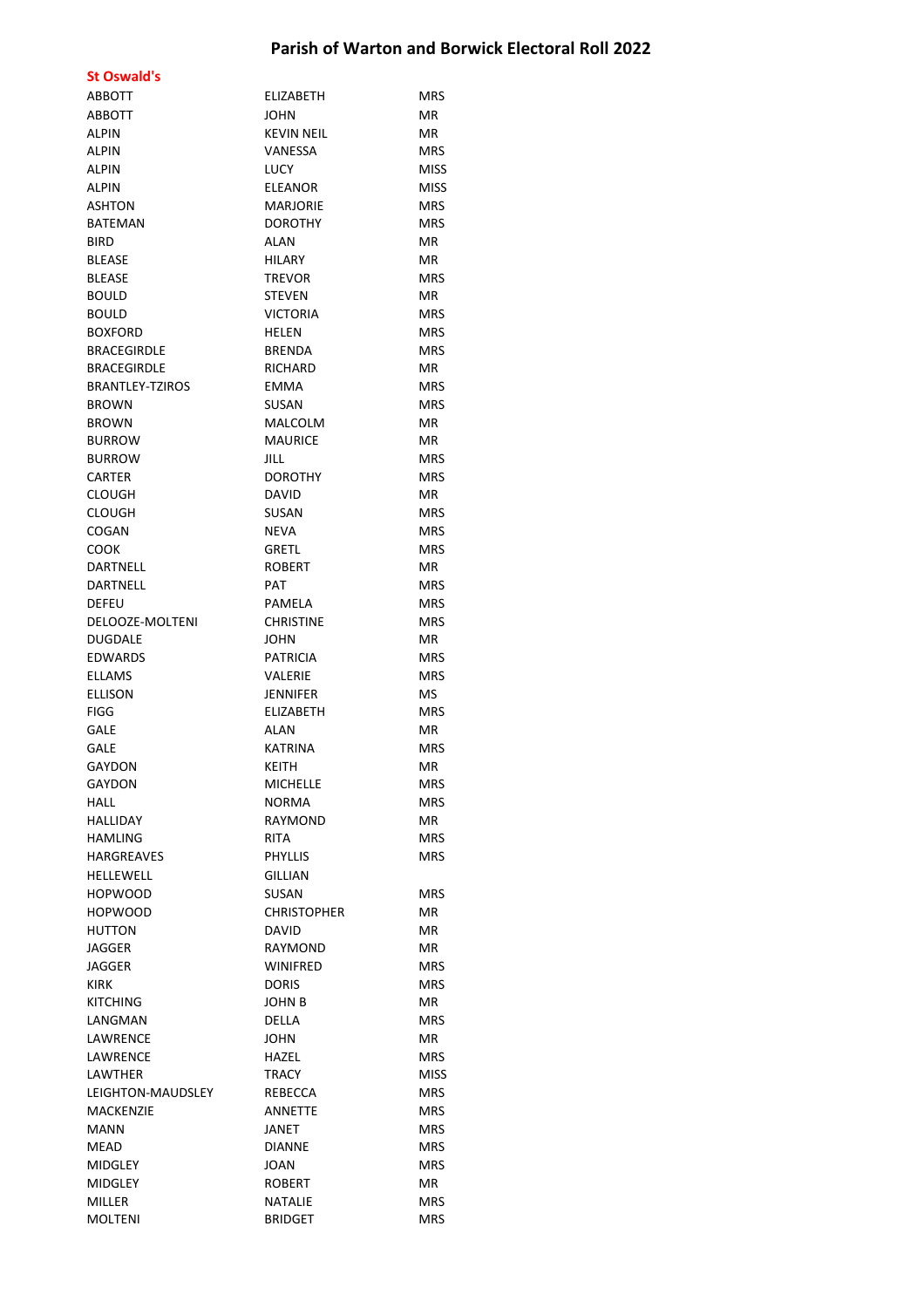## **Parish of Warton and Borwick Electoral Roll 2022**

| MUCKLE              | WILLIAM            | ΜR          |
|---------------------|--------------------|-------------|
| <b>MUCKLE</b>       | <b>VERA</b>        | <b>MRS</b>  |
| <b>PARDOE</b>       | <b>JENNIFER</b>    | MS          |
| <b>PARKER</b>       | SANDRA             | <b>MRS</b>  |
| <b>PARKER</b>       | <b>DAVID</b>       | MR          |
| <b>PARSONS</b>      | <b>JANE</b>        | <b>MRS</b>  |
| <b>PEACOCK</b>      | <b>COLIN</b>       | MR          |
| <b>PEACOCK</b>      | JOANNE             | <b>MRS</b>  |
| <b>PEDDER</b>       | ANDREW             | MR          |
| <b>PEDDER</b>       | PAMELA             |             |
| <b>PEDDER</b>       | <b>IRVINE</b>      |             |
|                     |                    | МR          |
| <b>ROBERTS</b>      | <b>DERRICK</b>     | МR          |
| <b>ROBERTS</b>      | <b>SUSAN</b>       | <b>MRS</b>  |
| <b>ROBINSON</b>     | JEAN               | MS          |
| <b>ROBINSON</b>     | <b>ANN</b>         | <b>MISS</b> |
| <b>ROBINSON</b>     | CAROL              | <b>MRS</b>  |
| ROGERSON            | <b>ROSEMARY</b>    | <b>MRS</b>  |
| ROSINDALE           | <b>IAN</b>         | Mr          |
| <b>ROSINDALE</b>    | <b>REGINA</b>      | <b>MRS</b>  |
| <b>RUCASTLE</b>     | <b>EMMA</b>        | <b>MRS</b>  |
| <b>RUCASTLE</b>     | BARBARA            | <b>MRS</b>  |
| <b>SEMPLE</b>       | <b>ALISON</b>      | <b>MRS</b>  |
| <b>SENIOR</b>       | <b>FRANK</b>       | ΜR          |
| <b>SENIOR</b>       | SANDRA             | <b>MRS</b>  |
| <b>SEWELL</b>       | <b>STEPHEN</b>     | MR          |
| <b>SEWELL</b>       | ANGELA             | MRS         |
| <b>SIMPSON</b>      | <b>BARBARA</b>     | MRS         |
| <b>SMITH</b>        | <b>CHRISTOPHER</b> | MR          |
| SMITH               | ALEX               | MR          |
| <b>SMITH</b>        | <b>ANNE-MARIE</b>  | <b>MRS</b>  |
| <b>SMITH</b>        | <b>MARTIN</b>      | ΜR          |
| <b>TAYLOR</b>       | PAMELA             | <b>MISS</b> |
| <b>THOMAS</b>       | <b>LINDA</b>       | MS          |
| <b>THOMPSON</b>     | <b>ALAN</b>        | МR          |
| <b>THOMPSON</b>     | JANET              | <b>MRS</b>  |
| <b>THOMPSON</b>     | <b>PETER</b>       | ΜR          |
| <b>THOMPSON</b>     | <b>STUART</b>      | МR          |
| <b>THOMPSON</b>     | <b>JEAN</b>        | MRS         |
|                     |                    |             |
| TOMLINSON           | JOHN               | MR          |
| TOMLINSON           | MARGARET           | MRS         |
| TOMLINSON           | <b>BARRY</b>       | МR          |
| <b>VEREKER</b>      | FAYE               | <b>MRS</b>  |
| <b>VEREKER</b>      | <b>CHARLES</b>     | МR          |
| <b>WELLOCK</b>      | <b>CHRISTINE</b>   | <b>MRS</b>  |
| <b>WILLIAMS</b>     | <b>ANTHONY</b>     | МR          |
| WINDLE              | <b>PATRICIA</b>    | <b>MRS</b>  |
| <b>WOLSTENHOLME</b> | CAROLYN            | MRS         |
| <b>WORSMAN</b>      | <b>KEITH</b>       | МR          |
| 111 names           |                    |             |
|                     |                    |             |
|                     |                    |             |
| <b>St Mary's</b>    |                    |             |
| <b>BARNES</b>       | <b>SHEILA</b>      | MRS         |
| <b>CLARKE</b>       | <b>HARRY</b>       | МR          |
| <b>CLARKE</b>       | <b>NOELINE</b>     | MRS         |
| <b>FAIRCLOUGH</b>   |                    | MRS         |
|                     | <b>LESLEY</b>      |             |
| <b>FLETCHER</b>     | SALLY              | <b>MRS</b>  |
| <b>FLETCHER</b>     | JEMMA              | <b>MISS</b> |
| <b>FLETCHER</b>     | JAMES              | МR          |
| <b>HAGUE</b>        | <b>KARAN</b>       |             |
|                     |                    |             |
| <b>HOLMES</b>       | <b>HONORA</b>      | MRS         |
| SCOTT               | <b>DAVID</b>       | MR          |
| SHARP<br>SHARP      | PETER<br>MARY      | МR<br>MRS   |